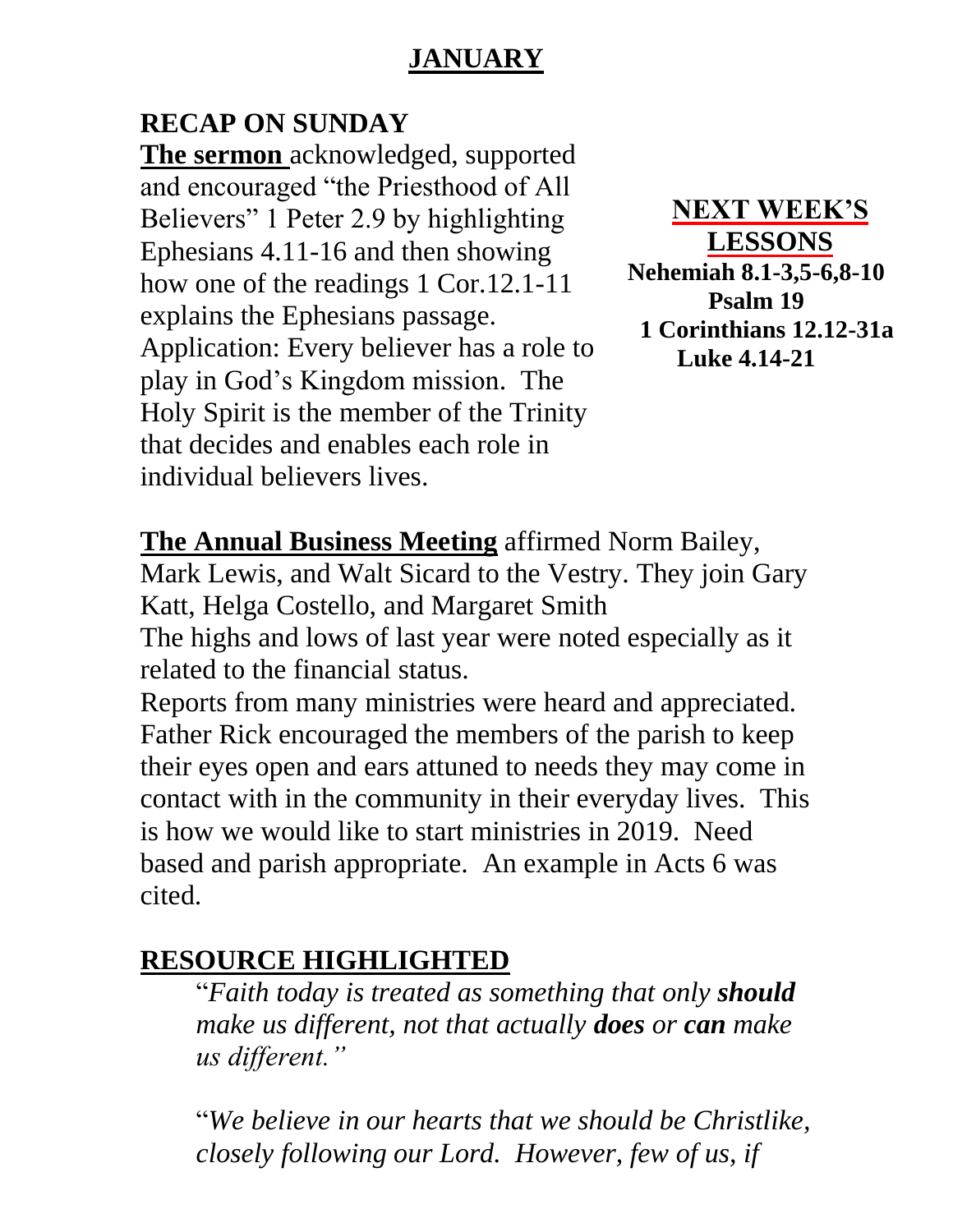*any, can see this as a real possibility for ourselves or others we know well."*

"*How can we be like Christ always—not just on Sundays when we're on our best behavior, surrounded by others to cheer and sustain us? How can we be like him not as a pose or by a constant and grinding effort, but with the ease and power he had—flowing from the inner depths, acting with quiet force from the innermost mind and soul of the Christ who has become a real part of us?"*

These are representative quotes from Dallas Willard's The Spirit of the Disciplines. A book I am devoted to reread every year. It is so significantly instructive on the interior life and training of a believer to know and live exactly like Jesus. \$13.38 on Amazon.



## **FROM THE PRIEST'S DESK**

As Dana and I are in our  $4<sup>th</sup>$  year as your pastor, I have great anticipation for what the King of the Kingdom has in store for our parish and you individually. We as a parish and individuals have not so much as scratched the surface of what the Lord has for us and our community. Would